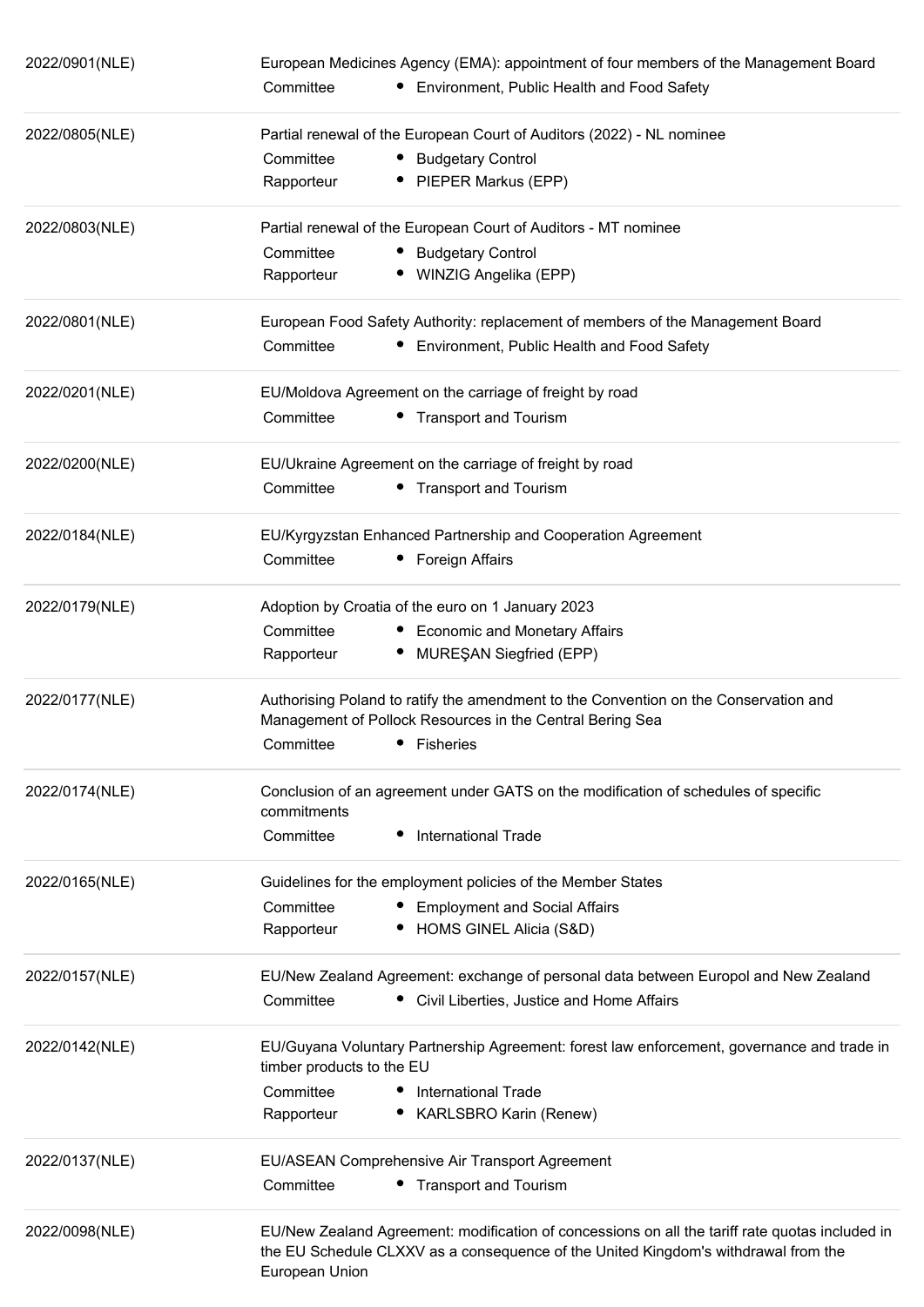|                | Committee                         | <b>International Trade</b>                                                                                                                                                            |
|----------------|-----------------------------------|---------------------------------------------------------------------------------------------------------------------------------------------------------------------------------------|
|                | Rapporteur                        | CASPARY Daniel (EPP)                                                                                                                                                                  |
| 2022/0087(NLE) |                                   | EU/Moldova Agreement: operational activities carried out by the European Border and Coast<br>Guard Agency in the Republic of Moldova                                                  |
|                | Committee                         | • Civil Liberties, Justice and Home Affairs                                                                                                                                           |
| 2022/0082(NLE) |                                   | International Sugar Agreement, 1992: amendment                                                                                                                                        |
|                | Committee                         | <b>International Trade</b>                                                                                                                                                            |
| 2022/0071(NLE) | to meet cash requirements         | Methods and procedure for making available own resources based on the Emissions Trading<br>System, the Carbon Border Adjustment Mechanism and reallocated profits and on the measures |
|                | Committee                         | <b>Budgets</b>                                                                                                                                                                        |
|                | Rapporteur                        | FERNANDES José Manuel (EPP)<br><b>HAYER Valérie (Renew)</b>                                                                                                                           |
|                |                                   |                                                                                                                                                                                       |
| 2022/0045(NLE) |                                   | EU/Faroe Islands Agreement: participation of the Faroe Islands in Union programmes                                                                                                    |
|                | Committee                         | • Industry, Research and Energy                                                                                                                                                       |
|                | Rapporteur                        | <b>BUŞOI Cristian-Silviu (EPP)</b>                                                                                                                                                    |
| 2022/0033(NLE) |                                   | Joint Undertakings under Horizon Europe: Chips Joint Undertaking                                                                                                                      |
|                | Committee                         | • Industry, Research and Energy                                                                                                                                                       |
|                | Rapporteur                        | MAYDELL Eva (EPP)                                                                                                                                                                     |
| 2022/0014(NLE) |                                   | EU/Mauritius Fisheries Partnership Agreement: fishing opportunities and financial contribution<br>2017-2021. Extension of the Protocol                                                |
|                | Committee                         | Fisheries<br>$\bullet$                                                                                                                                                                |
|                | Rapporteur                        | BILBAO BARANDICA Izaskun (Renew)                                                                                                                                                      |
| 2022/0005(NLE) |                                   | EU/USA Agreement on the promotion, provision and use of Galileo and GPS satellite-based<br>navigation systems and related applications: extension                                     |
|                | Committee                         | • Industry, Research and Energy                                                                                                                                                       |
|                | Rapporteur                        | <b>BUŞOI Cristian-Silviu (EPP)</b>                                                                                                                                                    |
| 2021/0902(NLE) |                                   | European Securities and Markets Authority (ESMA): appointment of the Chairperson                                                                                                      |
|                | Committee                         | <b>Economic and Monetary Affairs</b>                                                                                                                                                  |
|                | Rapporteur                        | TINAGLI Irene (S&D)                                                                                                                                                                   |
| 2021/0900(NLE) |                                   | European Securities and Markets Authority (ESMA): appointment of the Executive Director                                                                                               |
|                | Committee                         | <b>Economic and Monetary Affairs</b>                                                                                                                                                  |
|                | Rapporteur                        | TINAGLI Irene (S&D)                                                                                                                                                                   |
| 2021/0801(NLE) |                                   | European Food Safety Authority (EFSA): appointment of a member of the Management Board                                                                                                |
|                | Committee                         | Environment, Public Health and Food Safety                                                                                                                                            |
| 2021/0383(NLE) | <b>Second Additional Protocol</b> | Convention on Cybercrime on enhanced co-operation and disclosure of electronic evidence:                                                                                              |
|                | Committee                         | • Civil Liberties, Justice and Home Affairs                                                                                                                                           |
|                | Rapporteur                        | SIPPEL Birgit (S&D)                                                                                                                                                                   |
| 2021/0336(NLE) |                                   | EC/Brazil Agreement for scientific and technological cooperation: renewal of the Agreement                                                                                            |
|                | Committee                         | Industry, Research and Energy                                                                                                                                                         |
|                | Rapporteur                        | BUŞOI Cristian-Silviu (EPP)                                                                                                                                                           |
|                |                                   |                                                                                                                                                                                       |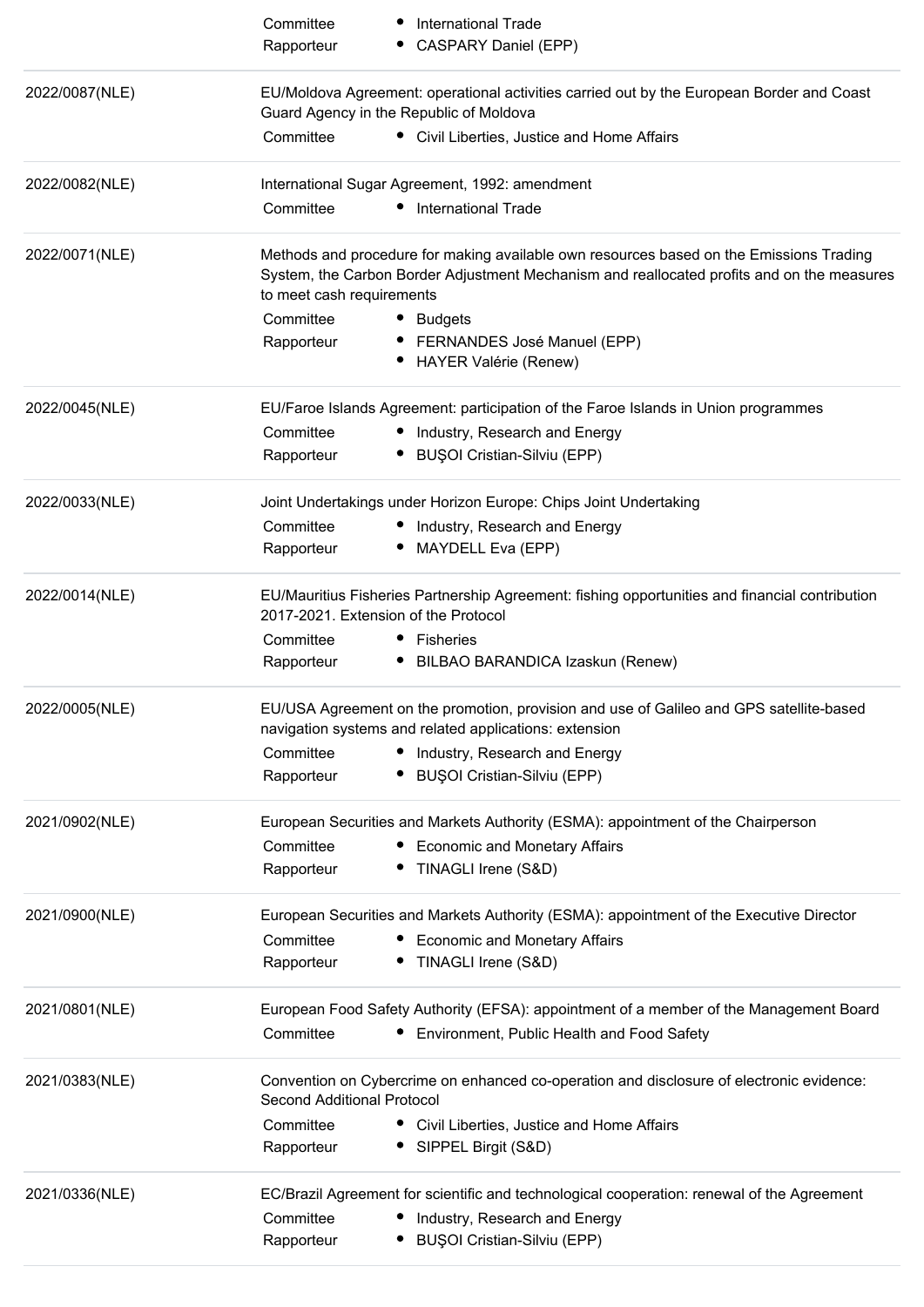| 2021/0312(NLE) | Agreement 2021-2024. Protocol | EU/Cook Islands Sustainable Fisheries Partnership Agreement: implementation of the                                                               |
|----------------|-------------------------------|--------------------------------------------------------------------------------------------------------------------------------------------------|
|                |                               |                                                                                                                                                  |
|                | Committee                     | • Fisheries                                                                                                                                      |
|                | Rapporteur                    | MONTEIRO DE AGUIAR Cláudia (EPP)                                                                                                                 |
| 2021/0300(NLE) |                               | EU/Mauritania Sustainable Fisheries Partnership Agreement and Implementing Protocol                                                              |
|                | Committee                     | • Fisheries                                                                                                                                      |
|                | Rapporteur                    | BILBAO BARANDICA Izaskun (Renew)                                                                                                                 |
| 2021/0292(NLE) |                               | Fishing opportunities for certain fish stocks and groups of fish stocks applicable in the<br>Mediterranean and Black Seas (2022)                 |
|                | Committee                     | • Fisheries                                                                                                                                      |
| 2021/0266(NLE) | Cyprus                        | Schengen Information System (SIS): application of the provisions of the Schengen acquis in                                                       |
|                | Committee                     | • Civil Liberties, Justice and Home Affairs                                                                                                      |
|                | Rapporteur                    | • KOFOD Peter (ID)                                                                                                                               |
| 2021/0208(NLE) |                               | Convention on the Recognition and Enforcement of Foreign Judgments in Civil or Commercial<br>Matters: accession by the European Union            |
|                | Committee                     | • Legal Affairs                                                                                                                                  |
|                | Rapporteur                    | • PIGNEDOLI Sabrina (NI)                                                                                                                         |
| 2021/0198(NLE) | Tunisia                       | Hague Convention (1980) on the Civil Aspects of International Child Abduction: accession of                                                      |
|                | Committee                     | • Legal Affairs                                                                                                                                  |
|                | Rapporteur                    | • HAUTALA Heidi (Greens/EFA)                                                                                                                     |
| 2021/0183(NLE) | <b>Bolivia</b>                | Hague Convention (1980) on the Civil Aspects of International Child Abduction: accession of                                                      |
|                | Committee                     | Legal Affairs<br>٠                                                                                                                               |
|                | Rapporteur                    | HAUTALA Heidi (Greens/EFA)                                                                                                                       |
| 2021/0182(NLE) | Pakistan                      | Hague Convention (1980) on the Civil Aspects of International Child Abduction: accession of                                                      |
|                | Committee                     | Legal Affairs                                                                                                                                    |
|                | Rapporteur                    | HAUTALA Heidi (Greens/EFA)                                                                                                                       |
| 2021/0179(NLE) | Jamaica                       | Hague Convention (1980) on the Civil Aspects of International Child Abduction: accession of                                                      |
|                | Committee                     | Legal Affairs                                                                                                                                    |
|                | Rapporteur                    | HAUTALA Heidi (Greens/EFA)                                                                                                                       |
| 2021/0178(NLE) | Philippines                   | Hague Convention (1980) on the Civil Aspects of International Child Abduction: accession of                                                      |
|                | Committee                     | Legal Affairs                                                                                                                                    |
|                | Rapporteur                    | LEBRETON Gilles (ID)                                                                                                                             |
| 2021/0161(NLE) |                               | Predictability for Member States and procedures for dispute resolution when making available<br>the traditional, VAT and GNI based own resources |
|                | Committee                     | Budgets                                                                                                                                          |
|                | Rapporteur                    | • FERNANDES José Manuel (EPP)                                                                                                                    |
|                |                               | <b>HAYER Valérie (Renew)</b>                                                                                                                     |
| 2021/0137(NLE) |                               | Guidelines for the employment policies of the Member States                                                                                      |
|                | Committee                     | <b>Employment and Social Affairs</b>                                                                                                             |
|                |                               |                                                                                                                                                  |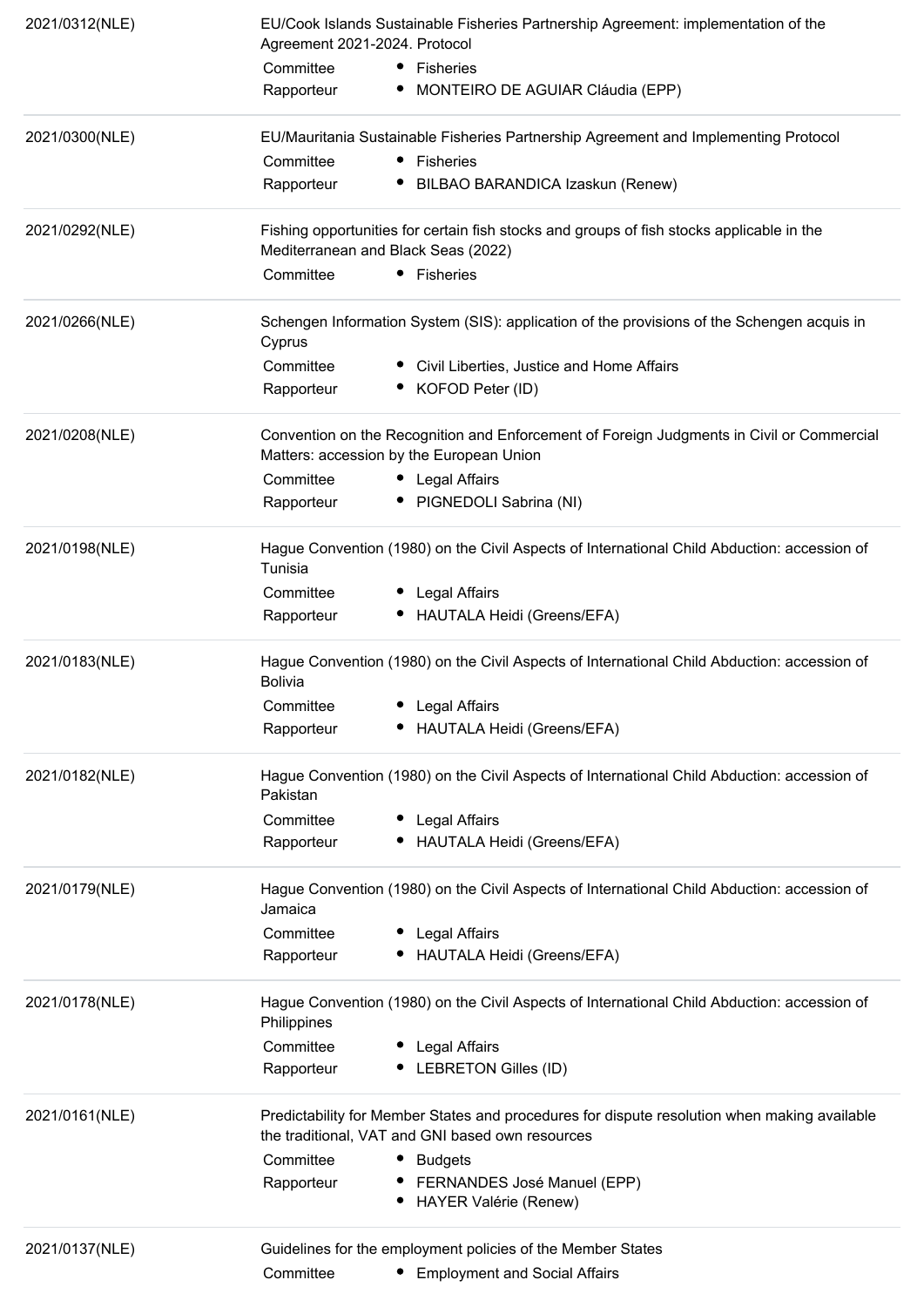|                | • ĎURIŠ NICHOLSONOVÁ Lucia (Renew)<br>Rapporteur                                                                                                                                                          |
|----------------|-----------------------------------------------------------------------------------------------------------------------------------------------------------------------------------------------------------|
| 2021/0127(NLE) | EC/Gabon Fisheries Partnership Agreement: Implementation Protocol                                                                                                                                         |
|                | • Fisheries<br>Committee                                                                                                                                                                                  |
|                | BILBAO BARANDICA Izaskun (Renew)<br>Rapporteur                                                                                                                                                            |
| 2021/0084(NLE) | EU/Armenia Common Aviation Area Agreement                                                                                                                                                                 |
|                | • Transport and Tourism<br>Committee                                                                                                                                                                      |
| 2021/0082(NLE) | EU/Qatar Air Transport Agreement                                                                                                                                                                          |
|                | Committee<br>• Transport and Tourism                                                                                                                                                                      |
| 2021/0079(NLE) | EU/Tunisia Euro-Mediterranean Aviation Agreement                                                                                                                                                          |
|                | • Transport and Tourism<br>Committee                                                                                                                                                                      |
| 2021/0064(NLE) | EU/United States Agreement: modification of concessions on all the tariff rate quotas included in<br>the EU Schedule CLXXV as a consequence of the United Kingdom's withdrawal from the<br>European Union |
|                | <b>International Trade</b><br>Committee                                                                                                                                                                   |
|                | • LANGE Bernd (S&D)<br>Rapporteur                                                                                                                                                                         |
| 2021/0042(NLE) | EU/Pakistan Agreement: modification of concessions on all the tariff rate quotas included in the<br>EU Schedule CLXXV as a consequence of the United Kingdom's withdrawal from the European<br>Union      |
|                | Committee<br><b>International Trade</b>                                                                                                                                                                   |
|                | Rapporteur<br>KRAH Maximilian (ID)                                                                                                                                                                        |
| 2021/0037(NLE) | EU/Greenland/Denmark Sustainable Fisheries Partnership Agreement and Implementation<br>Protocol                                                                                                           |
|                | Committee<br><b>Fisheries</b>                                                                                                                                                                             |
|                | <b>KARLESKIND Pierre (Renew)</b><br>Rapporteur                                                                                                                                                            |
| 2020/0908(NLE) | CCP Supervisory Committee: appointment of an Independent Member                                                                                                                                           |
|                | Committee<br><b>Economic and Monetary Affairs</b>                                                                                                                                                         |
|                | TINAGLI Irene (S&D)<br>Rapporteur                                                                                                                                                                         |
| 2020/0907(NLE) | CCP Supervisory Committee: appointment of an Independent Member                                                                                                                                           |
|                | Committee<br>• Economic and Monetary Affairs                                                                                                                                                              |
|                | TINAGLI Irene (S&D)<br>Rapporteur                                                                                                                                                                         |
| 2020/0906(NLE) | CCP Supervisory Committee: appointment of the Chair                                                                                                                                                       |
|                | Committee<br>• Economic and Monetary Affairs                                                                                                                                                              |
|                | • TINAGLI Irene (S&D)<br>Rapporteur                                                                                                                                                                       |
| 2020/0905(NLE) | European Banking Authority (EBA): appointment of the Executive Director                                                                                                                                   |
|                | Committee<br>• Economic and Monetary Affairs                                                                                                                                                              |
|                | • TINAGLI Irene (S&D)<br>Rapporteur                                                                                                                                                                       |
| 2020/0901(NLE) | European Banking Authority (EBA): appointment of the Executive Director                                                                                                                                   |
|                | Committee<br>• Economic and Monetary Affairs                                                                                                                                                              |
|                | • TINAGLI Irene (S&D)<br>Rapporteur                                                                                                                                                                       |
| 2020/0802(NLE) | Partial renewal of the Members of the Court of Auditors - AT nomination                                                                                                                                   |
|                | Committee<br><b>Budgetary Control</b>                                                                                                                                                                     |
|                | PEKSA Mikuláš (Greens/EFA)<br>Rapporteur                                                                                                                                                                  |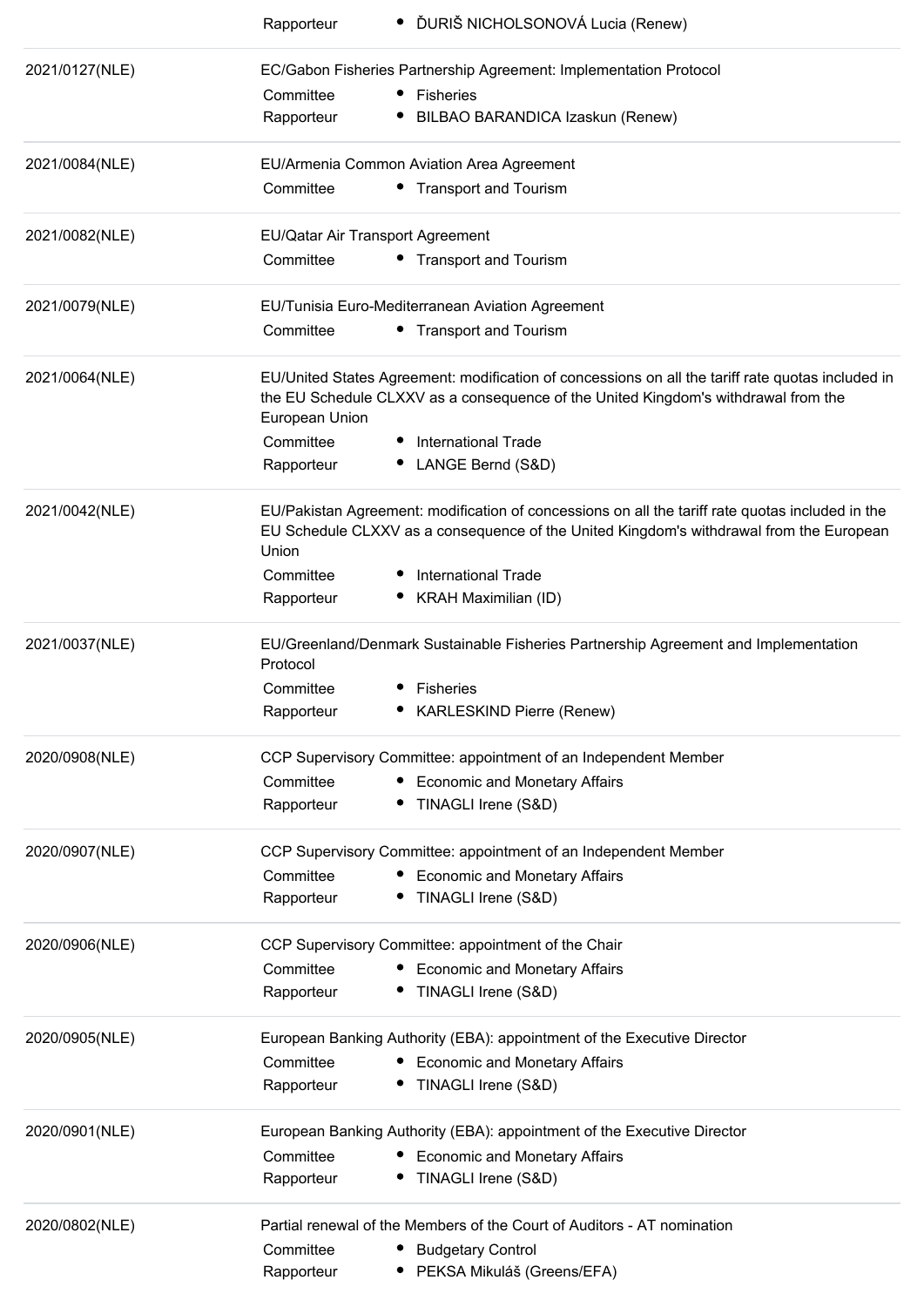| 2020/0801(NLE) | European Food Safety Authority (EFSA): appointment of seven members of the Management<br><b>Board</b>                                                                                                     |
|----------------|-----------------------------------------------------------------------------------------------------------------------------------------------------------------------------------------------------------|
|                | Committee<br>Environment, Public Health and Food Safety                                                                                                                                                   |
| 2020/0382(NLE) | EU/Euratom/UK Trade and Cooperation Agreement and EU/UK Agreement concerning security<br>procedures for exchanging and protecting classified information                                                  |
| 2020/0258(NLE) | Agreement on the international occasional carriage of passengers by coach and bus (Interbus<br>Agreement): international regular and special regular carriage of passengers by coach and bus.<br>Protocol |
|                | Committee<br><b>Transport and Tourism</b><br>Rapporteur<br><b>GRAPINI Maria (S&amp;D)</b>                                                                                                                 |
| 2020/0233(NLE) | EU/Cuba Agreement: modification of concessions on all the tariff-rate quotas included in the EU<br>Schedule CLXXV as a consequence of the United Kingdom's withdrawal from the European<br>Union          |
|                | Committee<br><b>International Trade</b><br>MATO Gabriel (EPP)<br>Rapporteur                                                                                                                               |
| 2020/0205(NLE) | Agreement for co-operation in dealing with pollution of the North Sea by oil and other harmful<br>substances (Bonn Agreement): extension of its material and geographical scope of application            |
|                | Committee<br>Environment, Public Health and Food Safety<br>Rapporteur<br>• CANFIN Pascal (Renew)                                                                                                          |
| 2020/0143(NLE) | Managing the assets of the ECSC in liquidation and of the Research Fund for Coal and Steel:<br>multiannual financial guidelines                                                                           |
|                | Committee<br><b>Budgets</b><br>• VAN OVERTVELDT Johan (ECR)<br>Rapporteur                                                                                                                                 |
| 2020/0141(NLE) | Research Fund for Coal and Steel: research programme and multiannual technical guidelines                                                                                                                 |
|                | Committee<br>• Industry, Research and Energy                                                                                                                                                              |
|                | <b>BUŞOI Cristian-Silviu (EPP)</b><br>Rapporteur                                                                                                                                                          |
| 2020/0121(NLE) | EC/Pacific States Interim Partnership Agreement: accession of Samoa and future accessions of<br>other Pacific Island States                                                                               |
|                | Committee<br>• International Trade                                                                                                                                                                        |
|                | Rapporteur<br>• JUVIN Herve (ID)                                                                                                                                                                          |
| 2020/0024(NLE) | EU/Central America Association Agreement: accession of Croatia to the EU. Protocol                                                                                                                        |
|                | Committee<br>• Foreign Affairs                                                                                                                                                                            |
|                | KARSKI Karol (ECR)<br>Rapporteur                                                                                                                                                                          |
| 2020/0011(NLE) | Violence and Harassment Convention, 2019 (No. 190) of the International Labour Organization<br>(ILO): authorising Member States to ratify it                                                              |
|                | Committee<br>• Employment and Social Affairs                                                                                                                                                              |
|                | PETER-HANSEN Kira Marie (Greens/EFA)<br>Rapporteur                                                                                                                                                        |
| 2019/0263(NLE) | EU/USA/Iceland/Norway Air Transport Agreement, and EU/Iceland/Norway Ancillary Agreement<br>on the application of the Air Transport Agreement: accession of Croatia to the EU                             |
|                | Committee<br>• Transport and Tourism                                                                                                                                                                      |
|                | LIBERADZKI Bogusław (S&D)<br>Rapporteur                                                                                                                                                                   |
| 2019/0261(NLE) | EU/USA/Iceland/Norway Air Transport Agreement: accession of Croatia to the EU                                                                                                                             |
|                | Committee<br>• Transport and Tourism                                                                                                                                                                      |
|                | LIBERADZKI Bogusław (S&D)<br>Rapporteur                                                                                                                                                                   |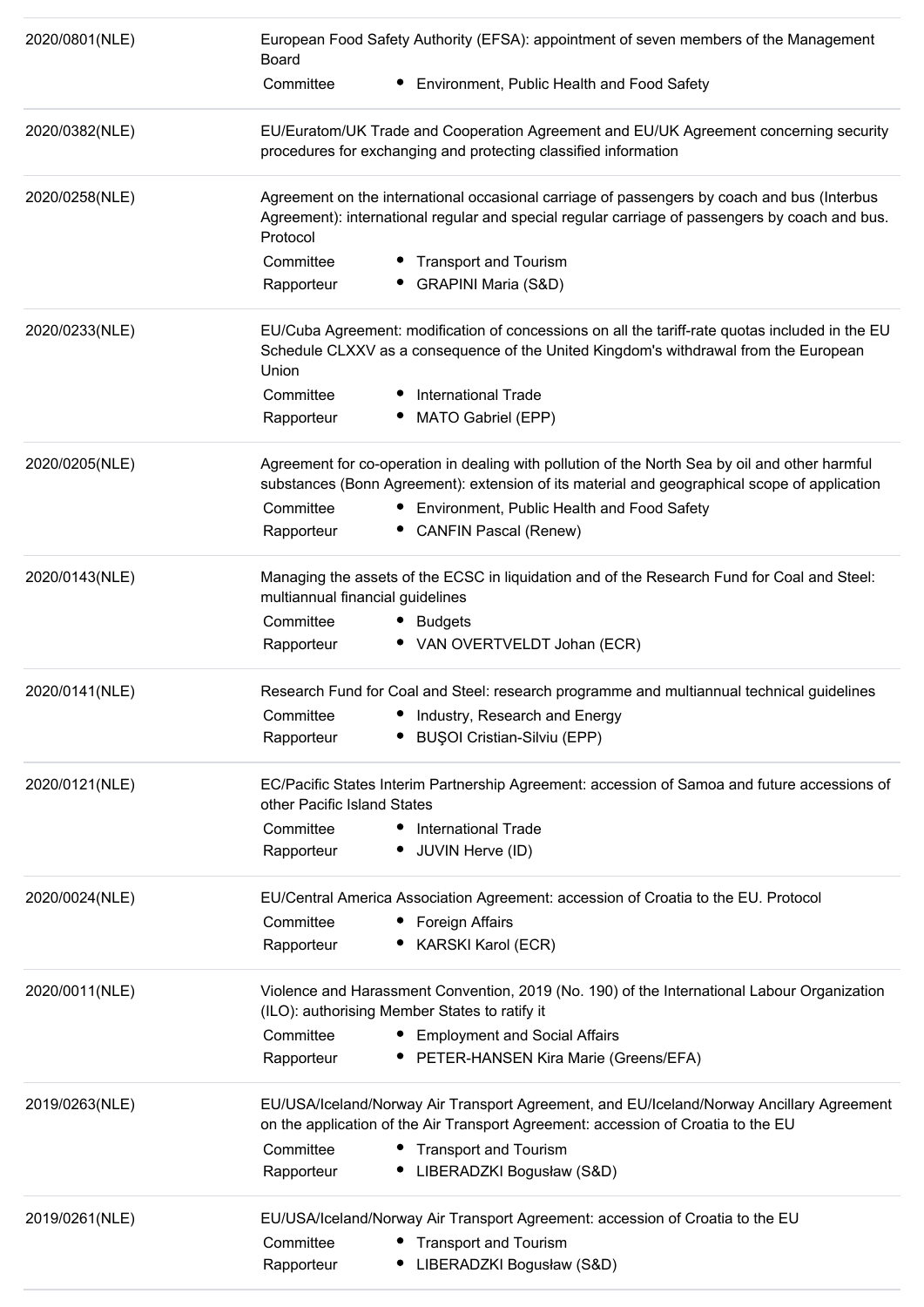| 2019/0258(NLE)  | EC/USA Air Transport Agreement: accession of Croatia to the EU                                                                                                                                                                                                                                                                                                               |
|-----------------|------------------------------------------------------------------------------------------------------------------------------------------------------------------------------------------------------------------------------------------------------------------------------------------------------------------------------------------------------------------------------|
|                 | Committee<br>• Transport and Tourism                                                                                                                                                                                                                                                                                                                                         |
| 2019/0207(NLE)  | EC/Ukraine Cooperation Agreement on a Civil Global Navigation Satellite System (GNSS):<br>accession of Bulgaria, Croatia and Romania to the EU. Protocol                                                                                                                                                                                                                     |
|                 | Committee<br>• Industry, Research and Energy                                                                                                                                                                                                                                                                                                                                 |
| 2019/0164(NLE)  | EU/Palestinian Authority of the West Bank and the Gaza Strip Framework Agreement:<br>participation of Palestinian Authority in Union programmes. Protocol to the EC/Palestine<br>Liberation Organisation (PLO) for the benefit of the Palestinian Authority of the West Bank and<br>the Gaza Strip Euro-Mediterranean Interim Association Agreement on Trade and Cooperation |
|                 | Committee<br>• Foreign Affairs                                                                                                                                                                                                                                                                                                                                               |
| 2019/0126(NLE)  | EU/USA, Iceland and Norway Agreement: Time Limitations on Arrangements for the Provision of<br><b>Aircraft with Crew</b>                                                                                                                                                                                                                                                     |
|                 | Committee<br>• Transport and Tourism                                                                                                                                                                                                                                                                                                                                         |
|                 | • GRAPINI Maria (S&D)<br>Rapporteur                                                                                                                                                                                                                                                                                                                                          |
| 2019/0060(NLE)  | EU/Bosnia and Herzegovina agreement: actions carried out by the European Border and Coast<br>Guard Agency in Bosnia and Herzegovina                                                                                                                                                                                                                                          |
|                 | Committee<br>• Civil Liberties, Justice and Home Affairs                                                                                                                                                                                                                                                                                                                     |
|                 | • VOLLATH Bettina (S&D)<br>Rapporteur                                                                                                                                                                                                                                                                                                                                        |
| 2019/0044(NLE)  | EU/Korea Agreement: air services                                                                                                                                                                                                                                                                                                                                             |
|                 | Committee<br>• Transport and Tourism                                                                                                                                                                                                                                                                                                                                         |
|                 | RIQUET Dominique (Renew)<br>Rapporteur                                                                                                                                                                                                                                                                                                                                       |
| 2019/0043(NLE)  | EU/Montenegro status agreement: actions carried out by the European Border and Coast Guard<br>Agency in Montenegro                                                                                                                                                                                                                                                           |
|                 | Committee<br>Civil Liberties, Justice and Home Affairs                                                                                                                                                                                                                                                                                                                       |
|                 | • VOLLATH Bettina (S&D)<br>Rapporteur                                                                                                                                                                                                                                                                                                                                        |
| 2019/0013(NLE)  | EU/Switzerland agreement: cross-border cooperation, particularly in combating terrorism and<br>cross-border crime; forensic service providers carrying out laboratory activities                                                                                                                                                                                             |
|                 | Committee<br>• Civil Liberties, Justice and Home Affairs                                                                                                                                                                                                                                                                                                                     |
|                 | Rapporteur<br>• METSOLA Roberta (EPP)                                                                                                                                                                                                                                                                                                                                        |
| 2019/0012(NLE)  | EU/Liechtenstein agreement: cross-border cooperation, particularly in combating terrorism and<br>cross-border crime; forensic service providers carrying out laboratory activities                                                                                                                                                                                           |
|                 | Committee<br>• Civil Liberties, Justice and Home Affairs                                                                                                                                                                                                                                                                                                                     |
|                 | METSOLA Roberta (EPP)<br>Rapporteur                                                                                                                                                                                                                                                                                                                                          |
| 2018/0904(NLE)  | European Fund for Strategic Investments (EFSI): appointment of Deputy Executive Director                                                                                                                                                                                                                                                                                     |
| 2018/0902R(NLE) | Existence of a clear risk of a serious breach by Hungary of the values on which the Union is<br>founded                                                                                                                                                                                                                                                                      |
|                 | Committee<br>• Civil Liberties, Justice and Home Affairs                                                                                                                                                                                                                                                                                                                     |
|                 | DELBOS-CORFIELD Gwendoline (Greens/EFA)<br>Rapporteur                                                                                                                                                                                                                                                                                                                        |
| 2018/0902(NLE)  | Existence of a clear risk of a serious breach by Hungary of the values on which the Union is<br>founded                                                                                                                                                                                                                                                                      |
|                 | Committee<br>Civil Liberties, Justice and Home Affairs                                                                                                                                                                                                                                                                                                                       |
| 2018/0429(NLE)  | EC/Korea Cooperation Ageeement on a Civil Global Navigation Satellite System (GNSS):<br>accession of Bulgaria, Croatia and Romania to the EU. Protocol                                                                                                                                                                                                                       |
|                 | Committee<br>• Industry, Research and Energy                                                                                                                                                                                                                                                                                                                                 |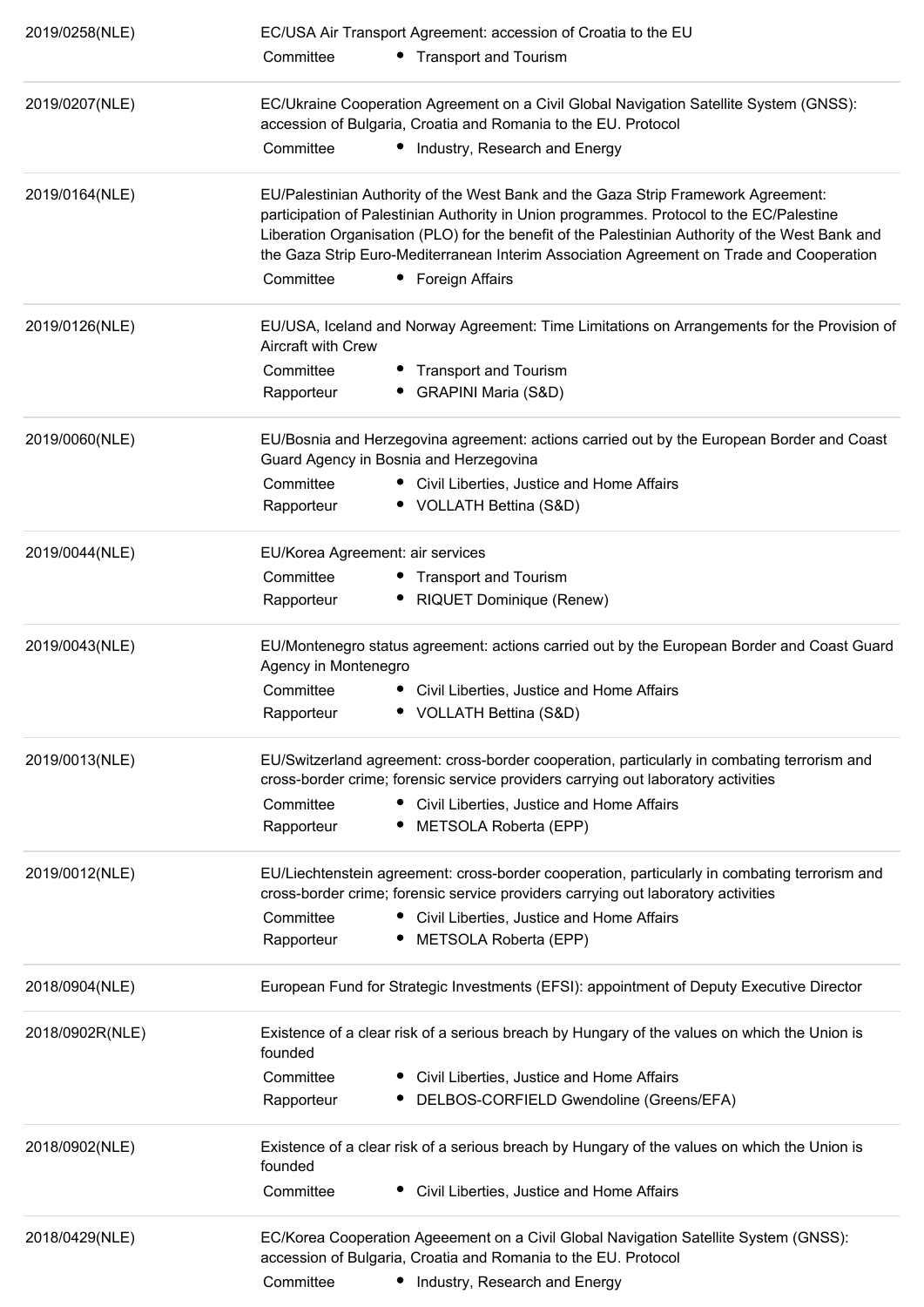| 2018/0403(NLE) | EU/Singapore Partnership and Cooperation Agreement                                                                                                                                                                                       |                                                                                                                                                                                                                                           |  |  |
|----------------|------------------------------------------------------------------------------------------------------------------------------------------------------------------------------------------------------------------------------------------|-------------------------------------------------------------------------------------------------------------------------------------------------------------------------------------------------------------------------------------------|--|--|
|                | Committee                                                                                                                                                                                                                                | • Foreign Affairs                                                                                                                                                                                                                         |  |  |
|                | Rapporteur                                                                                                                                                                                                                               | LÓPEZ-ISTÚRIZ WHITE Antonio (PPE)                                                                                                                                                                                                         |  |  |
| 2018/0358(NLE) |                                                                                                                                                                                                                                          | EU/Vietnam Investment Protection Agreement                                                                                                                                                                                                |  |  |
|                | Committee                                                                                                                                                                                                                                | International Trade<br>$\bullet$                                                                                                                                                                                                          |  |  |
|                | Rapporteur                                                                                                                                                                                                                               | <b>BOURGEOIS Geert (ECR)</b>                                                                                                                                                                                                              |  |  |
| 2018/0318(NLE) |                                                                                                                                                                                                                                          | EU/former Yugoslav Republic of Macedonia status agreement: actions carried out by the<br>European Border and Coast Guard Agency in the former Yugoslav Republic of Macedonia                                                              |  |  |
|                | Committee                                                                                                                                                                                                                                | • Civil Liberties, Justice and Home Affairs                                                                                                                                                                                               |  |  |
|                | Rapporteur                                                                                                                                                                                                                               | FRANZ Romeo (Greens/EFA)                                                                                                                                                                                                                  |  |  |
| 2018/0251(NLE) | Lithuania (Ignalina programme)                                                                                                                                                                                                           | Nuclear decommissioning assistance programme of the Ignalina nuclear power plant in                                                                                                                                                       |  |  |
|                | Committee                                                                                                                                                                                                                                | Industry, Research and Energy                                                                                                                                                                                                             |  |  |
|                | Rapporteur                                                                                                                                                                                                                               | HARMS Rebecca (Verts/ALE)                                                                                                                                                                                                                 |  |  |
| 2018/0245(NLE) |                                                                                                                                                                                                                                          | European instrument for nuclear safety 2021-2027                                                                                                                                                                                          |  |  |
|                | Committee                                                                                                                                                                                                                                | Industry, Research and Energy                                                                                                                                                                                                             |  |  |
|                | Rapporteur                                                                                                                                                                                                                               | <b>URUTCHEV Vladimir (PPE)</b>                                                                                                                                                                                                            |  |  |
| 2018/0133(NLE) |                                                                                                                                                                                                                                          | Collection of own resources accruing from value added tax                                                                                                                                                                                 |  |  |
|                | Committee                                                                                                                                                                                                                                | <b>Budgets</b>                                                                                                                                                                                                                            |  |  |
|                | Rapporteur                                                                                                                                                                                                                               | FERNANDES José Manuel (EPP)                                                                                                                                                                                                               |  |  |
|                |                                                                                                                                                                                                                                          | <b>HAYER Valérie (Renew)</b>                                                                                                                                                                                                              |  |  |
| 2018/0131(NLE) | Making available the own resources based on the common consolidated corporate tax base, on<br>the European Union emissions trading system and on plastic packaging waste that is not<br>recycled, and measures to meet cash requirements |                                                                                                                                                                                                                                           |  |  |
|                | Committee • Budgets                                                                                                                                                                                                                      |                                                                                                                                                                                                                                           |  |  |
|                | Rapporteur                                                                                                                                                                                                                               | FERNANDES José Manuel (EPP)                                                                                                                                                                                                               |  |  |
|                |                                                                                                                                                                                                                                          | HAYER Valérie (Renew)                                                                                                                                                                                                                     |  |  |
| 2018/0118(NLE) | control measures                                                                                                                                                                                                                         | Subjecting the new psychoactive substances<br>N-phenyl-N-[1-(2-phenylethyl)piperidin-4-yl]cyclopropanecarboxamide (cyclopropylfentanyl) and<br>2-methoxy-N-phenyl-N-[1-(2-phenylethyl)piperidin-4-yl]acetamide (methoxyacetylfentanyl) to |  |  |
|                | Committee                                                                                                                                                                                                                                | Civil Liberties, Justice and Home Affairs                                                                                                                                                                                                 |  |  |
|                | Rapporteur                                                                                                                                                                                                                               | ŠKRIPEK Branislav (ECR)                                                                                                                                                                                                                   |  |  |
| 2018/0095(NLE) |                                                                                                                                                                                                                                          | EU/Singapore Investment Protection Agreement                                                                                                                                                                                              |  |  |
|                | Committee                                                                                                                                                                                                                                | <b>International Trade</b>                                                                                                                                                                                                                |  |  |
|                | Rapporteur                                                                                                                                                                                                                               | MARTIN David (S&D)                                                                                                                                                                                                                        |  |  |
| 2018/0009(NLE) |                                                                                                                                                                                                                                          | EU/USA Memorandum of Cooperation in civil aviation research and development: amendment                                                                                                                                                    |  |  |
|                | Committee                                                                                                                                                                                                                                | Industry, Research and Energy                                                                                                                                                                                                             |  |  |
|                | Rapporteur                                                                                                                                                                                                                               | PAKSAS Rolandas (EFDD)                                                                                                                                                                                                                    |  |  |
| 2017/0812(NLE) |                                                                                                                                                                                                                                          | Court of Auditors: appointment of a Belgian member                                                                                                                                                                                        |  |  |
|                | Committee                                                                                                                                                                                                                                | <b>Budgetary Control</b>                                                                                                                                                                                                                  |  |  |
|                | Rapporteur                                                                                                                                                                                                                               | TARAND Indrek (Verts/ALE)<br>٠.                                                                                                                                                                                                           |  |  |
| 2017/0360(NLE) |                                                                                                                                                                                                                                          | Determination of a clear risk of a serious breach by Poland of the rule of law                                                                                                                                                            |  |  |
|                | Committee                                                                                                                                                                                                                                | • Civil Liberties, Justice and Home Affairs                                                                                                                                                                                               |  |  |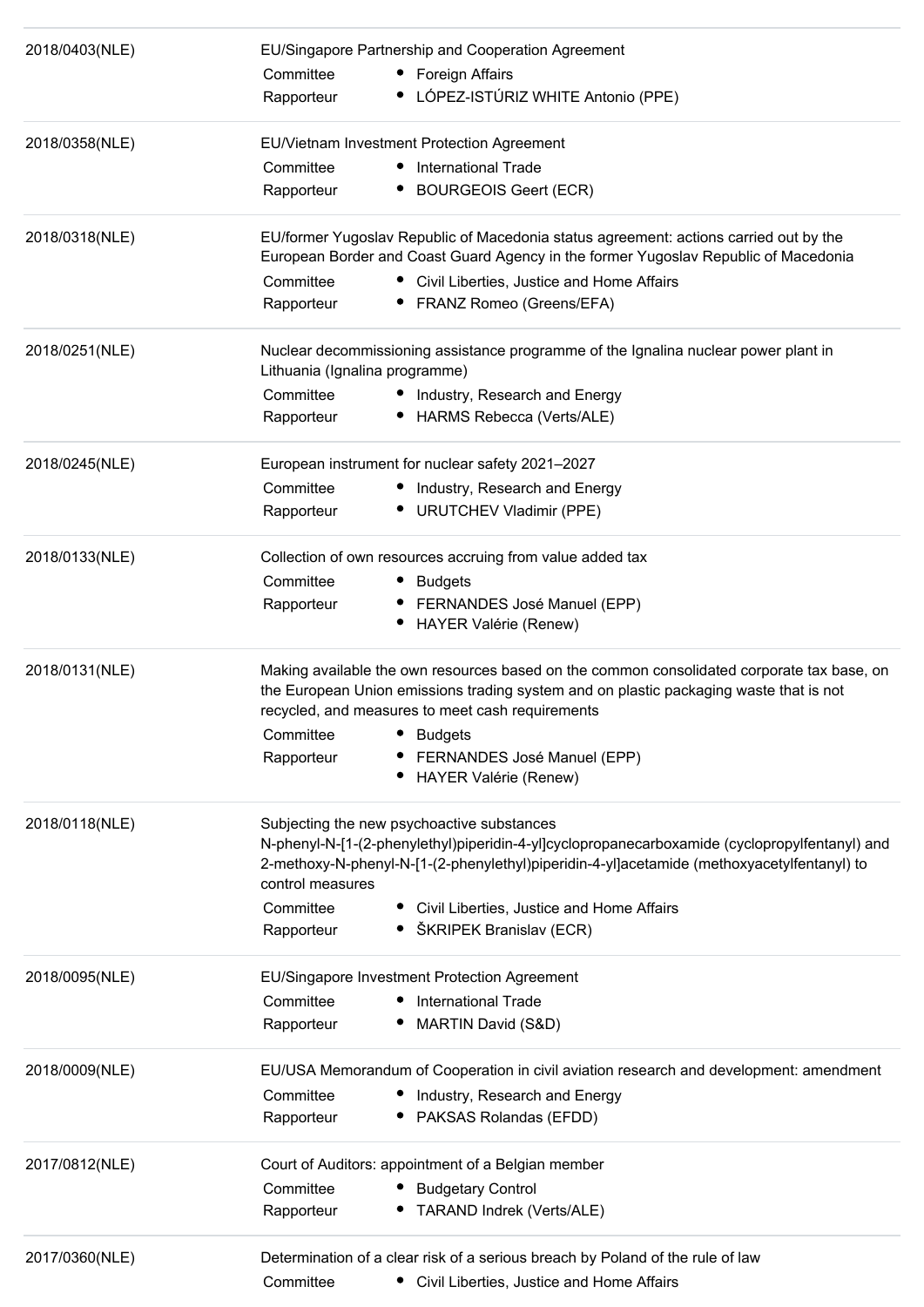|                | • LÓPEZ AGUILAR Juan Fernando (S&D)<br>Rapporteur                                                                                                                                      |
|----------------|----------------------------------------------------------------------------------------------------------------------------------------------------------------------------------------|
| 2017/0319(NLE) | EC/Mexico Economic Partnership, Political Coordination and Cooperation Agreement: accession<br>of Croatia to the EU. Protocol                                                          |
|                | Committee<br>• International Trade                                                                                                                                                     |
|                | · RODRÍGUEZ-PIÑERO Inma (S&D)<br>Rapporteur                                                                                                                                            |
| 2017/0312(NLE) | Euratom research and training programme 2019-2020                                                                                                                                      |
|                | Committee<br>• Industry, Research and Energy                                                                                                                                           |
|                | <b>BUZEK Jerzy (PPE)</b><br>Rapporteur                                                                                                                                                 |
| 2017/0166(NLE) | Council of Europe Convention on the manipulation of sports competitions with regard to matters<br>not related to substantive criminal law and judicial cooperation in criminal matters |
|                | • Culture and Education<br>Committee                                                                                                                                                   |
| 2017/0165(NLE) | Council of Europe Convention on the manipulation of sports competitions with regard to matters<br>related to substantive criminal law and judicial cooperation in criminal matters     |
|                | Committee<br>• Civil Liberties, Justice and Home Affairs                                                                                                                               |
| 2017/0159(NLE) | International Rubber Study Group (IRSG): membership of the EU                                                                                                                          |
|                | <b>International Trade</b><br>Committee                                                                                                                                                |
| 2017/0033(NLE) | EU/Iraq Partnership and Cooperation Agreement: accession of Croatia to the EU. Protocol                                                                                                |
|                | Committee<br>Foreign Affairs                                                                                                                                                           |
| 2017/0024(NLE) | Bio-based Industries Joint Undertaking: financial contributions                                                                                                                        |
|                | Committee<br>• Industry, Research and Energy                                                                                                                                           |
|                | • POCHE Miroslav (S&D)<br>Rapporteur                                                                                                                                                   |
| 2016/0373(NLE) | EU/Canada Strategic Partnership Agreement                                                                                                                                              |
|                | <b>Foreign Affairs</b><br>Committee                                                                                                                                                    |
|                | TANNOCK Timothy Charles Ayrton (ECR)<br>Rapporteur                                                                                                                                     |
| 2016/0367(NLE) | EU/Australia Framework Agreement                                                                                                                                                       |
|                | Committee<br>• Foreign Affairs                                                                                                                                                         |
|                | MILLÁN MON Francisco José (PPE)<br>Rapporteur                                                                                                                                          |
| 2016/0343(NLE) | EU/USA Agreement: cooperation in the regulation of civil aviation safety                                                                                                               |
|                | Committee<br>• Transport and Tourism                                                                                                                                                   |
|                | <b>GRIFFIN Theresa (S&amp;D)</b><br>Rapporteur                                                                                                                                         |
| 2016/0298(NLE) | EU/Cuba Political Dialogue and Cooperation Agreement                                                                                                                                   |
|                | Committee<br>• Foreign Affairs                                                                                                                                                         |
|                | • VALENCIANO Elena (S&D)<br>Rapporteur                                                                                                                                                 |
| 2016/0253(NLE) | EC/Jordan Euro-Mediterranean Association Agreement: accession of Croatia to the EU. Protocol                                                                                           |
|                | Committee<br>• Foreign Affairs                                                                                                                                                         |
| 2016/0205(NLE) | EU/Canada Comprehensive Economic and Trade Agreement (CETA)                                                                                                                            |
|                | Committee<br><b>International Trade</b>                                                                                                                                                |
|                | Rapporteur<br>PABRIKS Artis (PPE)                                                                                                                                                      |
| 2016/0195(NLE) | EU/Canada Agreement: application of their competition laws                                                                                                                             |
|                | Committee<br><b>Economic and Monetary Affairs</b>                                                                                                                                      |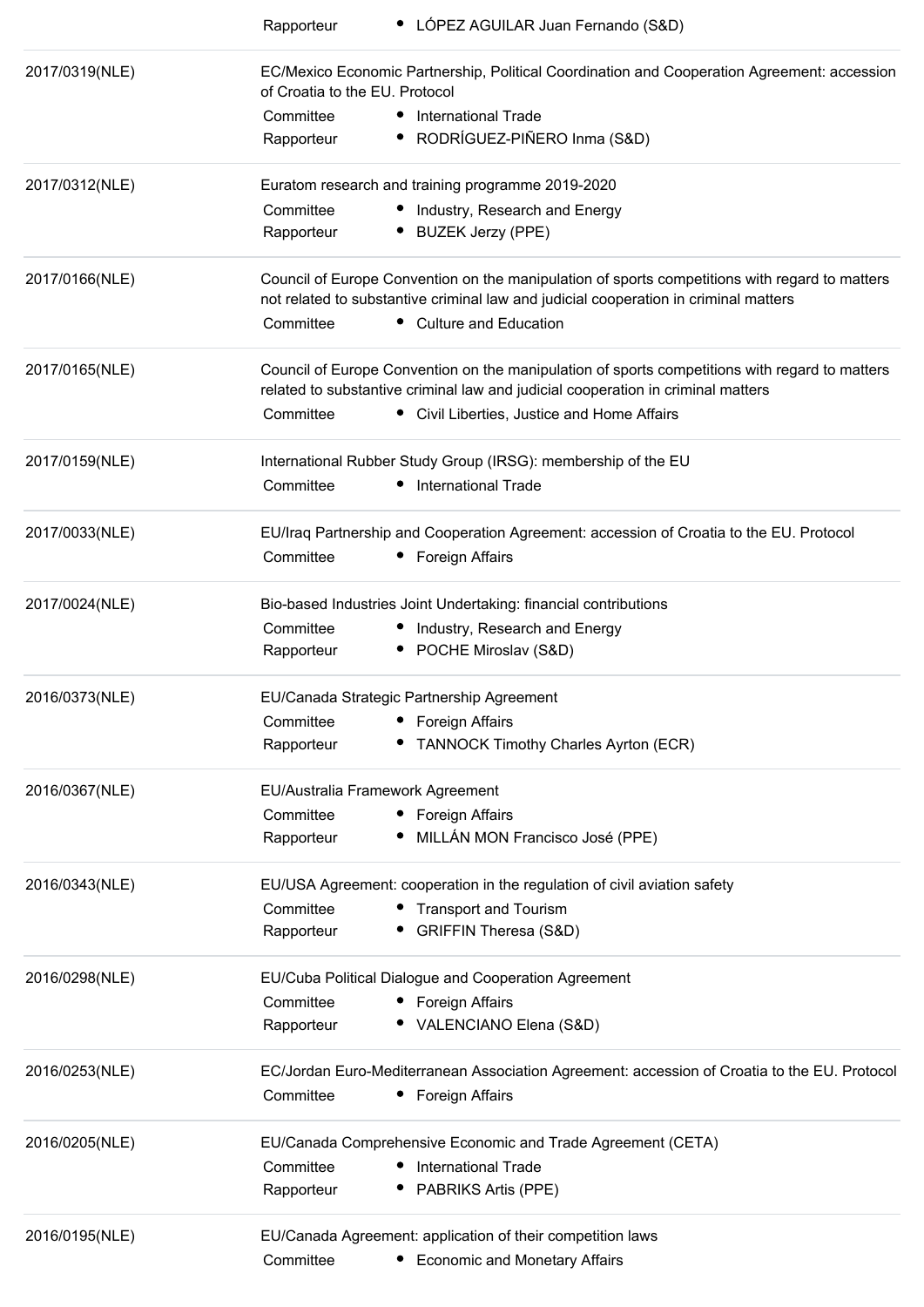|                 | <b>FERBER Markus (EPP)</b><br>Rapporteur                                                                                                                                                                                    |
|-----------------|-----------------------------------------------------------------------------------------------------------------------------------------------------------------------------------------------------------------------------|
| 2016/0173(NLE)  | Hague Convention (1980) on the Civil Aspects of International Child Abduction: accession of<br>Korea, acceptance by certain Member States                                                                                   |
|                 | Committee<br>Legal Affairs                                                                                                                                                                                                  |
|                 | Rapporteur<br>DZHAMBAZKI Angel (ECR)                                                                                                                                                                                        |
| 2016/0169(NLE)  | Hague Convention (1980) on the Civil Aspects of International Child Abduction: accession of<br>Kazakhstan, acceptance by certain Member States                                                                              |
|                 | Committee<br>Legal Affairs                                                                                                                                                                                                  |
|                 | DZHAMBAZKI Angel (ECR)<br>Rapporteur                                                                                                                                                                                        |
| 2016/0168(NLE)  | Hague Convention (1980) on the Civil Aspects of International Child Abduction: accession of<br>Peru, acceptance by Austria and Romania                                                                                      |
|                 | Committee<br>• Legal Affairs                                                                                                                                                                                                |
|                 | • DZHAMBAZKI Angel (ECR)<br>Rapporteur                                                                                                                                                                                      |
| 2016/0092(NLE)  | EU/Colombia and Peru Trade Agreement: accession of Ecuador. Protocol                                                                                                                                                        |
|                 | Committee<br><b>International Trade</b><br>٠                                                                                                                                                                                |
| 2016/0062R(NLE) | Council of Europe Convention on preventing and combating violence against women and<br>domestic violence: EU accession                                                                                                      |
| 2016/0062(NLE)  | Council of Europe Convention on preventing and combating violence against women and<br>domestic violence                                                                                                                    |
|                 | Committee<br>• Civil Liberties, Justice and Home Affairs                                                                                                                                                                    |
|                 | • KOHUT Łukasz (S&D)<br>Rapporteur                                                                                                                                                                                          |
| 2016/0055(NLE)  | EC/Tajikistan Partnership and Cooperation Agreement: accession of Croatia to the EU. Protocol                                                                                                                               |
|                 | Committee<br>Foreign Affairs                                                                                                                                                                                                |
| 2016/0041(NLE)  | EC/Turkmenistan Partnership and Cooperation Agreement: accession of Bulgaria, Czech<br>Republic, Estonia, Croatia, Cyprus, Latvia, Lithuania, Hungary, Malta, Poland, Romania,<br>Slovenia and Slovakia to the EU. Protocol |
|                 | Committee<br>• Foreign Affairs                                                                                                                                                                                              |
| 2016/0038(NLE)  | EU/East African Community Partner States Economic Partnership Agreement                                                                                                                                                     |
|                 | Committee<br><b>International Trade</b>                                                                                                                                                                                     |
|                 | Rapporteur<br>SALINI Massimiliano (EPP)                                                                                                                                                                                     |
| 2016/0025(NLE)  | EU/Andean Community Political Dialogue and Cooperation Agreement                                                                                                                                                            |
|                 | Committee<br>Foreign Affairs                                                                                                                                                                                                |
| 2016/0005(NLE)  | EU/SADC EPA States Economic Partnership Agreement                                                                                                                                                                           |
|                 | <b>International Trade</b><br>Committee                                                                                                                                                                                     |
|                 | LAMBSDORFF Alexander Graf (ALDE)<br>Rapporteur                                                                                                                                                                              |
| 2015/0302(NLE)  | EU/Afghanistan Cooperation Agreement on Partnership and Development                                                                                                                                                         |
|                 | Committee<br>Foreign Affairs                                                                                                                                                                                                |
|                 | FOTYGA Anna (ECR)<br>Rapporteur                                                                                                                                                                                             |
| 2015/0203(NLE)  | EU/Morocco Agreement: protection of geographical indications and designations of origin for                                                                                                                                 |
|                 | agricultural products, processed agricultural products, fish and fishery products and amending<br>the EC/Morocco Euro-Mediterranean Association Agreement                                                                   |
|                 | <b>International Trade</b><br>Committee                                                                                                                                                                                     |
|                 | Rapporteur<br>• VAN BREMPT Kathleen (S&D)                                                                                                                                                                                   |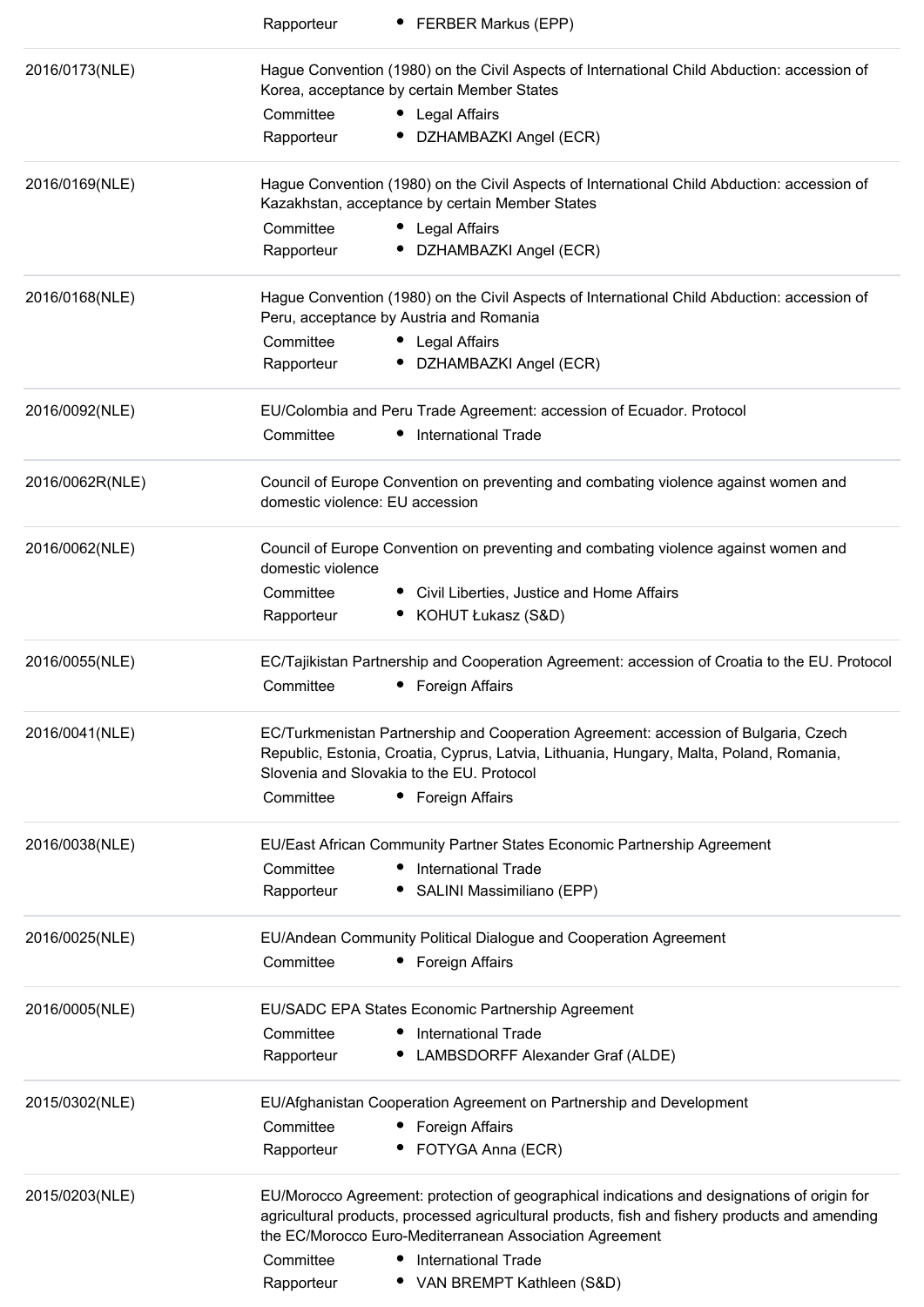| 2015/0188(NLE) | EU/Bangladesh Agreement: air services<br>Committee<br>• Transport and Tourism<br>• MARINESCU Marian-Jean (EPP)<br>Rapporteur                                                                                                               |
|----------------|--------------------------------------------------------------------------------------------------------------------------------------------------------------------------------------------------------------------------------------------|
| 2015/0012(NLE) | United Nations Convention on Transparency in Treaty-based Investor-State Arbitration<br>• International Trade<br>Committee                                                                                                                 |
| 2014/0321(NLE) | Mutual assistance in criminal matters: accession of Croatia to the 2000 Convention and 2001<br>Protocol thereto                                                                                                                            |
|                | Committee<br>• Civil Liberties, Justice and Home Affairs<br>Rapporteur<br>• SIPPEL Birgit (S&D)                                                                                                                                            |
| 2014/0270(NLE) | EC/Morocco Euro-Mediterranean Association Agreement: accession of Croatia to the EU.<br>Protocol                                                                                                                                           |
|                | Committee<br>Foreign Affairs                                                                                                                                                                                                               |
| 2014/0267(NLE) | EU/West African States, ECOWAS and the UEMOA Economic Partnership Agreement (EPA)                                                                                                                                                          |
|                | Committee<br><b>International Trade</b>                                                                                                                                                                                                    |
|                | • KIRTON-DARLING Jude (S&D)<br>Rapporteur                                                                                                                                                                                                  |
| 2014/0220(NLE) | EC/Indonesia Framework Agreement on Comprehensive Partnership and Cooperation:<br>accession of Croatia to the EU. Protocol                                                                                                                 |
|                | • Foreign Affairs<br>Committee                                                                                                                                                                                                             |
| 2014/0047(NLE) | Agreement on the participation of Croatia in the European Economic Area (EEA) and the related<br>Protocol, to take account of the accession of Croatia to the EU                                                                           |
|                | Committee<br>• International Trade<br>• LAMBSDORFF Alexander Graf (ALDE)<br>Rapporteur                                                                                                                                                     |
| 2014/0007(NLE) | EU/Ukraine Common Aviation Area Agreement                                                                                                                                                                                                  |
|                | Committee<br><b>Transport and Tourism</b><br>THALER Barbara (EPP)<br>Rapporteur                                                                                                                                                            |
| 2013/0425(NLE) | Arrangement with Iceland on the modalities of its participation in the European Asylum Support<br>Office                                                                                                                                   |
|                | Committee<br>Civil Liberties, Justice and Home Affairs<br>METSOLA Roberta (EPP)<br>Rapporteur                                                                                                                                              |
| 2013/0329(NLE) | EU/Australia, Brazil, Canada, Hong Kong, India and Japan Agreements: modifications of the<br>commitments in the schedules of Bulgaria and Romania in the course of their accession to the<br>EU<br><b>International Trade</b><br>Committee |
|                |                                                                                                                                                                                                                                            |
| 2013/0273(NLE) | EC/San Marino Cooperation and Customs Union Agreement: participation of Croatia following its<br>accession to the EU. Protocol                                                                                                             |
|                | International Trade<br>Committee<br>$\bullet$                                                                                                                                                                                              |
| 2013/0250(NLE) | EU/Canada Agreement: transfer and processing of passenger name record (PNR) data                                                                                                                                                           |
|                | Committee<br>• Civil Liberties, Justice and Home Affairs<br>• IN 'T VELD Sophia (Renew)<br>Rapporteur                                                                                                                                      |
| 2013/0197(NLE) | EU/Peru Agreement: air services                                                                                                                                                                                                            |
|                | Committee<br>• Transport and Tourism                                                                                                                                                                                                       |
|                | <b>FERBER Markus (EPP)</b><br>Rapporteur                                                                                                                                                                                                   |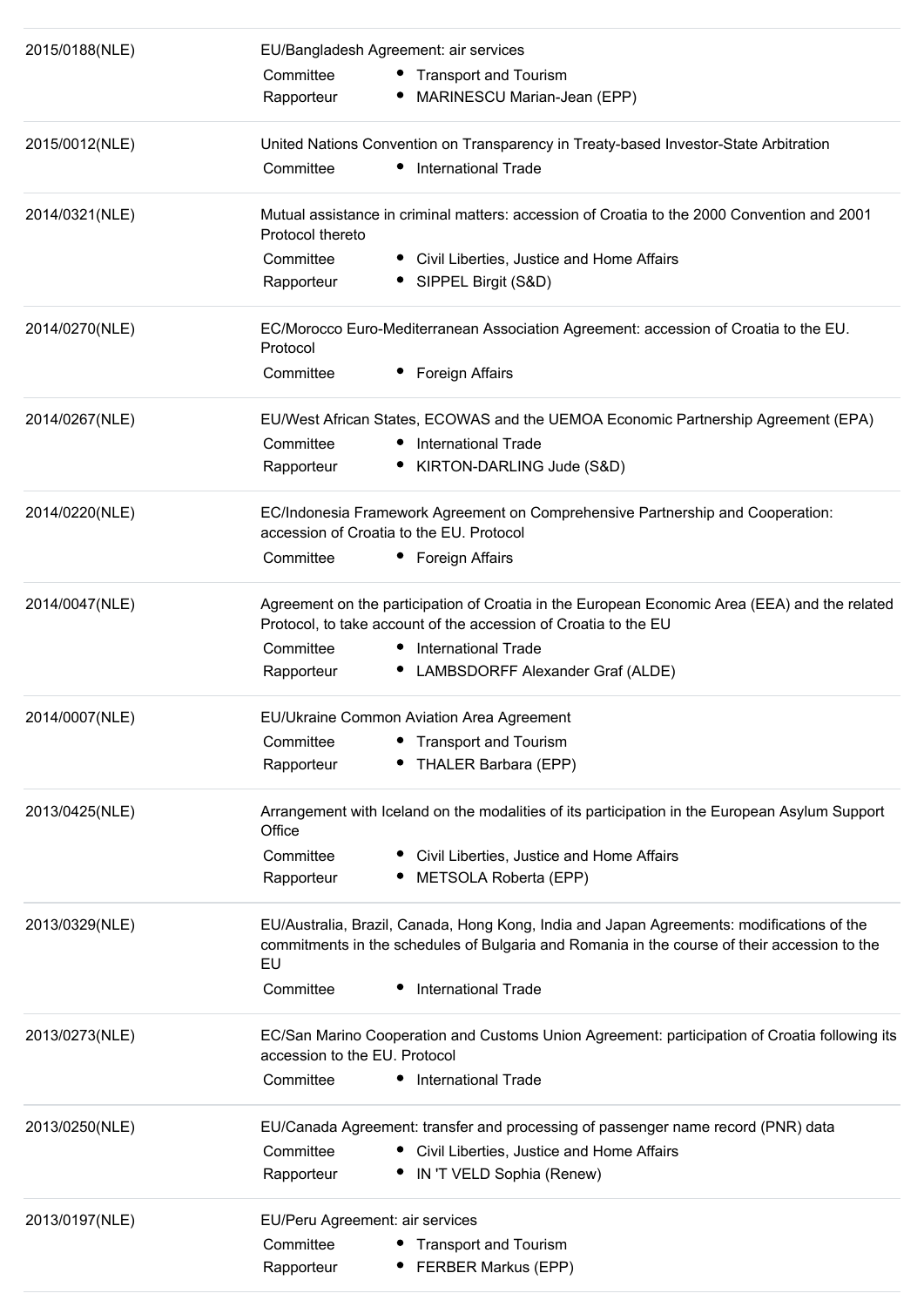| 2013/0159(NLE) | United Nations Economic Commission for Europe (UNECE): uniform provisions concerning the<br>approval of motor cycles with regard to noise, UNECE Regulation No 41 |  |  |
|----------------|-------------------------------------------------------------------------------------------------------------------------------------------------------------------|--|--|
|                | Committee<br>• International Trade                                                                                                                                |  |  |
| 2012/0231(NLE) | EU/Switzerland Cooperation Agreement: European Satellite Navigation Programmes                                                                                    |  |  |
|                | Committee<br>Industry, Research and Energy                                                                                                                        |  |  |
| 2011/0441(NLE) | Hague Convention (1980) on the Civil Aspects of International Child Abduction: accession of<br>Gabon                                                              |  |  |
|                | Committee<br>Legal Affairs                                                                                                                                        |  |  |
|                | HAUTALA Heidi (Verts/ALE)<br>Rapporteur                                                                                                                           |  |  |
| 2011/0303(NLE) | EU/Central America Association Agreement                                                                                                                          |  |  |
|                | Committee<br>• Foreign Affairs                                                                                                                                    |  |  |
|                | · SALAFRANCA SÁNCHEZ-NEYRA José Ignacio (PPE)<br>Rapporteur                                                                                                       |  |  |
| 2011/0249(NLE) | EU/Colombia and Peru Trade Agreement                                                                                                                              |  |  |
|                | Committee<br><b>International Trade</b>                                                                                                                           |  |  |
|                | DAVID Mário (PPE)<br>Rapporteur                                                                                                                                   |  |  |
| 2011/0139(NLE) | EC/Morocco Fisheries Partnership Agreement: fishing opportunities and financial compensation                                                                      |  |  |
|                | from 28 February 2011 to 27 February 2012. Protocol                                                                                                               |  |  |
|                | Committee<br>• Fisheries                                                                                                                                          |  |  |
|                | Rapporteur<br>• HAGLUND Carl (ALDE)                                                                                                                               |  |  |
| 2011/0109(NLE) | EU/Brazil agreement: air transport                                                                                                                                |  |  |
|                | Committee<br>• Transport and Tourism                                                                                                                              |  |  |
|                | Rapporteur<br>· UJHELYI István (S&D)                                                                                                                              |  |  |
| 2011/0102(NLE) | EU/USA/Iceland/Norway Air Transport Agreement, and EU/Iceland/Norway Ancillary Agreement                                                                          |  |  |
|                | on the application of the Air Transport Agreement                                                                                                                 |  |  |
|                | Committee<br><b>Transport and Tourism</b>                                                                                                                         |  |  |
| 2010/0820(NLE) | Full application of the provisions of the Schengen acquis in Bulgaria and Romania                                                                                 |  |  |
|                | Committee<br>Civil Liberties, Justice and Home Affairs                                                                                                            |  |  |
|                | Rapporteur<br>COELHO Carlos (PPE)                                                                                                                                 |  |  |
| 2010/0225(NLE) | EU/Turkey Agreement: air services                                                                                                                                 |  |  |
|                | Committee<br>• Transport and Tourism                                                                                                                              |  |  |
|                | Rapporteur<br>MONTEIRO DE AGUIAR Cláudia (EPP)                                                                                                                    |  |  |
| 2010/0119(NLE) | EC/South Africa Agreement on Trade, Development and Cooperation: amending the 1999<br>Agreement                                                                   |  |  |
|                | Committee<br>Development                                                                                                                                          |  |  |
|                | JOLY Eva (Verts/ALE)<br>Rapporteur                                                                                                                                |  |  |
| 2010/0084(NLE) | EU/Chile Agreement: conservation of swordfish stocks in the South-Eastern Pacific Ocean                                                                           |  |  |
|                | Committee<br><b>Fisheries</b><br>٠                                                                                                                                |  |  |
| 2009/0174(NLE) | EC/Tunisia Euro-Mediterranean Agreement: accession of Bulgaria and Romania. Protocol                                                                              |  |  |
|                | Committee<br>Foreign Affairs                                                                                                                                      |  |  |
|                | <b>BROK Elmar (PPE)</b><br>Rapporteur                                                                                                                             |  |  |
| 2008/0251(NLE) | EC/Eastern and Southern Africa States (ESA) agreement: interim agreement establishing a<br>framework for Economic Partnership Agreement (EPA)                     |  |  |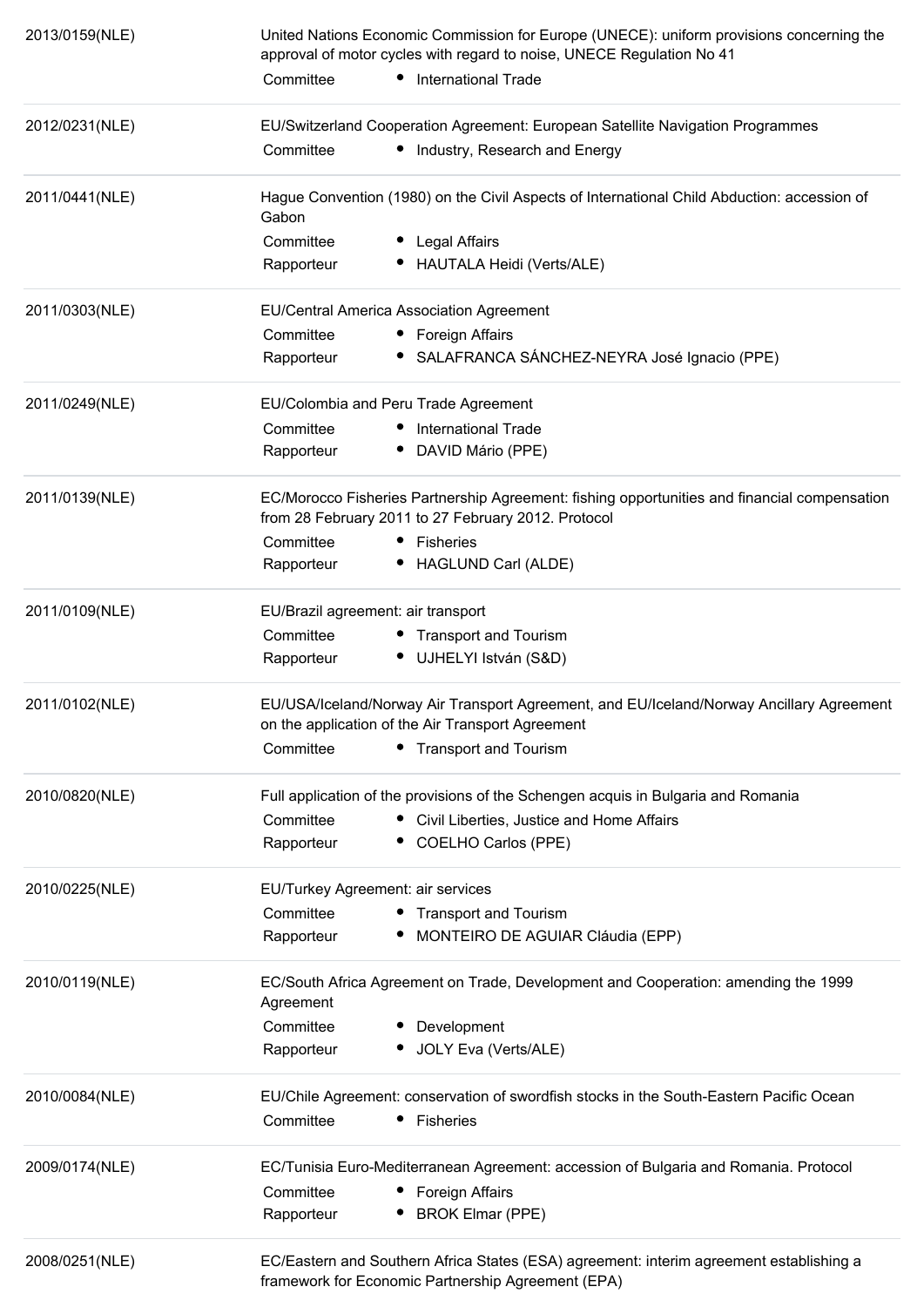|                | Committee<br><b>International Trade</b><br><b>CASPARY Daniel (PPE)</b><br>Rapporteur                                                                |
|----------------|-----------------------------------------------------------------------------------------------------------------------------------------------------|
| 2008/0248(NLE) | EC/Syria agreement: Euro-Mediterranean Association Agreement                                                                                        |
|                | Committee<br>Foreign Affairs                                                                                                                        |
| 2008/0171(NLE) | UN Convention on the Rights of Persons with Disabilities: conclusion of the Optional Protocol                                                       |
|                | Committee<br>• Employment and Social Affairs                                                                                                        |
|                | JELEVA Rumiana (PPE-DE)<br>Rapporteur                                                                                                               |
| 2008/0139(NLE) | EC/Central Africa stepping stone Economic Partnership Agreement                                                                                     |
|                | Committee<br><b>International Trade</b>                                                                                                             |
|                | MARTIN David (S&D)<br>Rapporteur                                                                                                                    |
| 2008/0137(NLE) | EC/Ghana stepping stone Economic Partnership Agreement                                                                                              |
|                | <b>International Trade</b><br>Committee                                                                                                             |
|                | <b>FJELLNER Christofer (PPE)</b><br>Rapporteur                                                                                                      |
| 2008/0136(NLE) | EC/Côte d'Ivoire stepping stone Economic Partnership Agreement                                                                                      |
|                | Committee<br><b>International Trade</b>                                                                                                             |
|                | MANN Erika (PSE)<br>Rapporteur                                                                                                                      |
| 2008/0113(NLE) | EU/US negotiations: specific commitments on gambling and betting services                                                                           |
|                | Committee<br><b>International Trade</b>                                                                                                             |
|                | LANGE Bernd (S&D)<br>Rapporteur                                                                                                                     |
| 2008/0061(NLE) | EC/CARIFORUM States Economic Partnership Agreement (EPA)                                                                                            |
|                | Committee<br><b>International Trade</b>                                                                                                             |
|                | MARTIN David (PSE)<br>Rapporteur                                                                                                                    |
| 2008/0040(NLE) | EC/Kazakhstan agreement: air services                                                                                                               |
|                | Committee<br>• Transport and Tourism                                                                                                                |
| 2007/0241(NLE) | EC/Israel Framework Agreement: participation in Community programmes. Protocol to the                                                               |
|                | Euro-Mediterranean Association Agreement<br>Committee<br>• Foreign Affairs                                                                          |
|                |                                                                                                                                                     |
| 2007/0055(NLE) | Conclusion of the relevant agreements under Article XXI GATS on the necessary compensatory<br>adjustments resulting from 1995 and 2004 enlargements |
|                | <b>International Trade</b><br>Committee                                                                                                             |
| 2007/0024(NLE) | EC/Russia Agreement: agreed principles of the modernisation of the existing system of<br>utilisation of the Transsiberian routes                    |
|                | Committee<br>• Transport and Tourism                                                                                                                |
| 2005/0091(NLE) | EC/Turkey agreement: additional Protocol to the Agreement establishing an Association                                                               |
|                | following the 2004 enlargement of the Union                                                                                                         |
|                | Committee<br>• Foreign Affairs                                                                                                                      |
| 2004/0281(NLE) | EC/Syria agreement: Euro-Mediterranean association agreement                                                                                        |
|                | Committee<br>Foreign Affairs<br>$\bullet$                                                                                                           |
| 2003/0269(NLE) | International Carriage by Rail: accession to the COTIF Convention, as amended by the Vilnius<br>Protocol, June 1999                                 |
|                | Committee<br>Regional Policy, Transport and Tourism                                                                                                 |